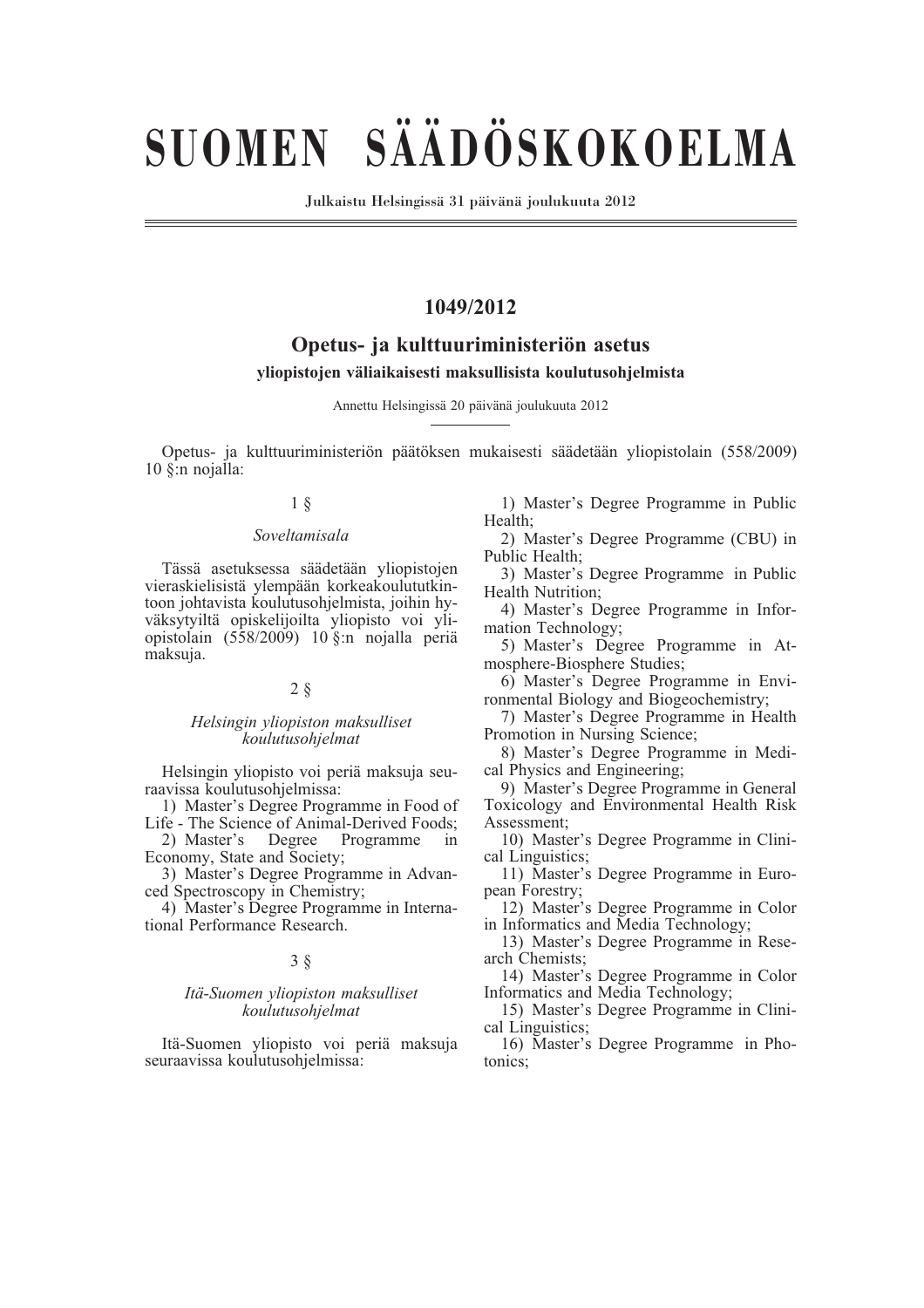17) Master's Degree Programme in Environmental Biology;

18) Master's Degree Programme in Bio-Economy and Natural Resources Management;

19) Master's Degree Programme in Early Language Education for Intercultural Communication;

20) Master's Degree Programme in Educational Sciences;

21) Master's Degree Programme in Linguistic Sciences.

## 4 §

#### *Jyväskylän yliopiston maksulliset koulutusohjelmat*

Jyväskylän yliopisto voi periä maksuja seuraavissa koulutusohjelmissa:

1) Master's Degree Programme in Intercultural Communication;

2) Master's Degree Programme in Nanoscience;

3) Master's Degree Programme in Biology of Physical Activity;

4) Master's Degree Programme in Corporate Environmental Management;

5) Master's Degree Programme in Development and International Cooperation;

6) Master's Degree Programme in Sport Science and Management;

7) Master's Degree Programme in Sustainable Management of Inland Aquatic Resources;

8) Master's Degree Programme in Digital Culture;

9) Master's Degree Programme in Renewable Energy;

10) Master's Degree Programme in Mobile Technology and Business;

11) Master's Degree Programme in Educational Leadership;

12) Master's Degree Programme in Entrepreneurship in Family Business;

13) Master's Degree Programme in Music, Mind and Technology;

14) Master's Degree Programme in Gerontology;

15) Master's Degree Programme in Sport and Exercise Psychology.

## 5 §

#### *Oulun yliopiston maksulliset koulutusohjelmat*

Oulun yliopisto voi periä maksuja seuraavissa koulutusohjelmissa:

1) Master's Programme in International Business;

2) Master's Programme in Financial and Management Accounting;

3) Master's Programme in Finance and Economics;

4) Master's Degree Programme (BCBU) in Software and System's Development in Global Enviroment;

5) Master's Degree Programme in Architectural Design;

6) Master's Degree Programme in Astronomy and Space Physics;

7) Master's Degree Programme in Barents Environmental Engineering (BCBU);

8) Master's Degree Programme in Education and Globalisation;

9) Master's Degree Programme in Protein Science and Biotechnology;

10) Master's Degree Programme in Synchrotron Radiation Based Science and Accelerator Physics;

11) Master's Degree Programme in Wireless Communications Engineering;

12) Master's Degree Programme in Magnetic Resonance in Materials;

13) Master's Degree Programme in Nordic Technology Enhanced Learning;

14) Master's Degree Programme in Ecology and Population Genetics.

#### 6 §

#### *Tampereen yliopiston maksulliset koulutusohjelmat*

Tampereen yliopisto voi periä maksuja seuraavissa koulutusohjelmissa:

1) Master's Degree Programme in Health Sciences (Public Health);

2) Master's Degree Programme in Health Sciences (International Health);

3) Master's Degree Programme in Higher Education;

4) Master's Degree Programme in Social Sciences;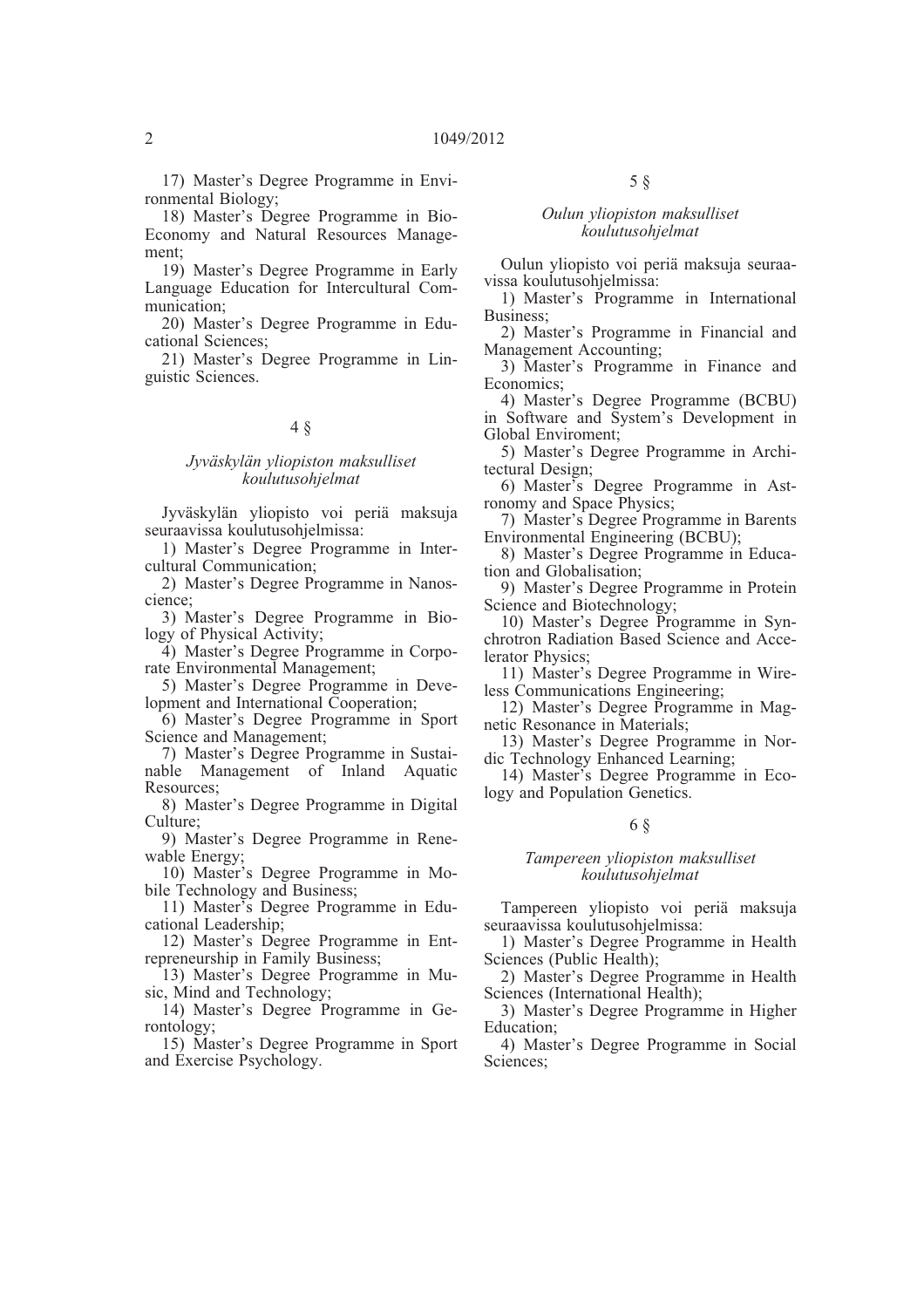5) Master's Degree Programme (CBU) in International Relations;

6) Master's Degree Programme in Software Development;

7) Master's Degree Programme in Human Technology Interaction;

8) Master's Degree Programme in Public Administration;

9) Master's Degree Programme in European and Russian Politics;

10) Master's Degree Programme in Business Competence.

#### 7 §

#### *Turun yliopiston maksulliset koulutusohjelmat*

Turun yliopisto voi periä maksuja seuraavissa koulutusohjelmissa:

1) Master's Degree Programme in Management of Information Technology;

2) Master's Degree Programme in Futures Studies;

3) Master's Degree Programme in Baltic Sea Region Studies.

## 8 §

#### *Vaasan yliopiston maksulliset koulutusohjelmat*

Vaasan yliopisto voi periä maksuja seuraavissa koulutusohjelmissa:

1) Master's Degree Programme in International Business;

2) Master's Degree Programme in Finance;

3) Master's Degree Programme in Intercultural Studies in Communication and Administration;

4) Master's Programme in Telecommunication Engineering;

5) Master's Programme in Industrial Management.

#### 9 §

#### *Lappeenrannan teknillisen yliopiston maksulliset koulutusohjelmat*

Lappeenrannan teknillinen yliopisto voi periä maksuja seuraavissa koulutusohjelmissa:

1) Degree Programme in Energy Technology;

2) Degree Programme in Electrical Engineering;

3) Degree Programme in Environmental Engineering;

4) Degree Programme in Chemical Engineering;

- 5) Degree Programme in Mechanical Engineering;
- 6) Degree Programme in Technical Physics and Mathematics;
- 7) Degree Programme in Information Technology;
- 8) Degree Programme in Industrial Management;
- 9) Degree Programme in Business Administration.

#### 10 §

#### *Aalto-yliopiston maksulliset koulutusohjelmat*

Aalto-yliopisto voi periä maksuja seuraavissa koulutusohjelmissa:

- 1) Master's Degree Programme in Accounting;
- 2) Master's Degree Programme in Finance;

3) Master's Degree Programme in Information and Service Management;

4) Master's Degree Programme in International Business;

5) Master's Degree Program in International Business Communication;

6) Master's Degree Programme in Strategy;

7) Master of Arts Programme in Film and Television;

8) Master of Arts Programme in Design for Theatre, Film and Television;

9) Master of Arts Programme in Textile Art and Design;

10) Master of Arts Programme in Industrial and Strategic Design;

11) Master of Arts Programme in Fashion and Clothing Design;

12) Master of Arts Programme in Graphic Design;

13) Master of Arts Programme in Photography;

14) Master's Degree Programme in New Media;

15) Master of Arts Programme in Applied Art and Design;